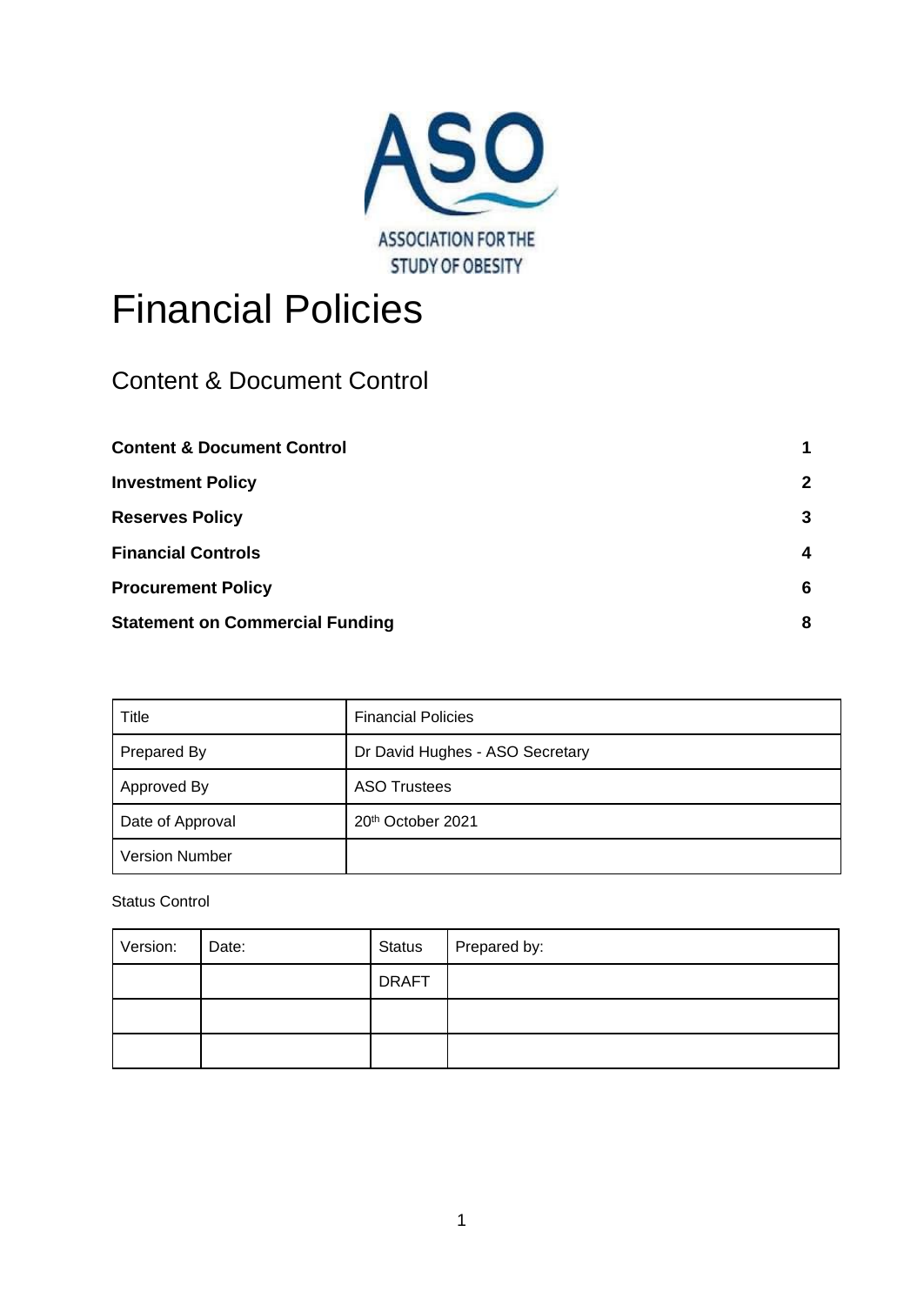### <span id="page-1-0"></span>Investment Policy

The trustees have considered at intervals, the most appropriate policy for investing the funds of the charity. It has been decided that in the current phase of the ASO development, the majority of funds will be invested safely in such avenues as money market short term, high interest earning deposit accounts, Government Bonds or Securities. The investment policy will allow for liquid funds of up to £100,000 to address any short-term requirements or equivalent to 1 year of operating costs.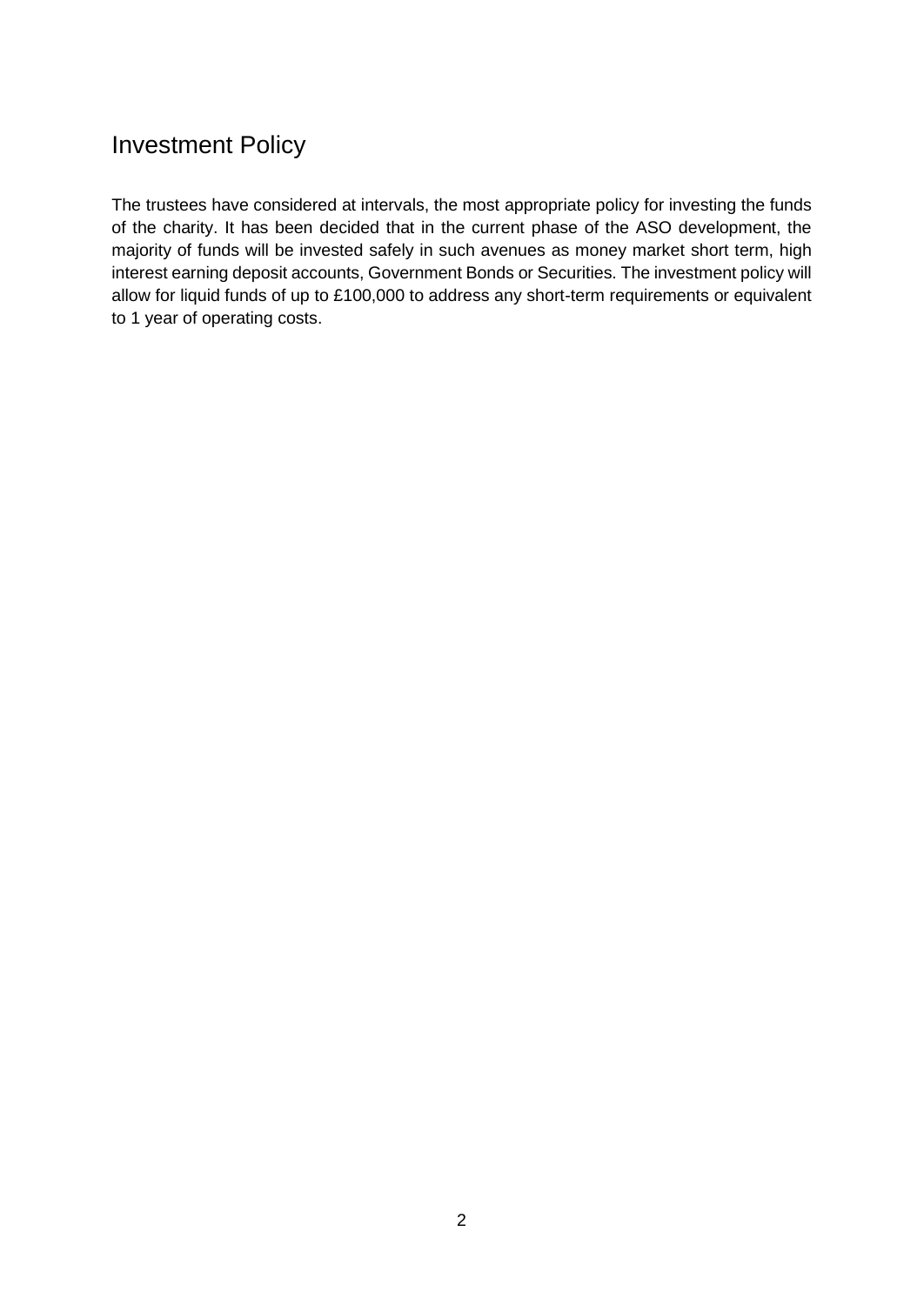### <span id="page-2-0"></span>Reserves Policy

In order to secure the viability of the organisation beyond the immediate future, to provide reliable service and required funding over the longer term, ASO must be able to absorb financial setbacks. It is therefore necessary to set aside some of the current income as a reserve against future uncertainties.

In view of the financial needs of the organisation, the trustees have agreed to maintain a reserve policy to retain sufficient funds to cover the operating expenses of the organisation for one year. The reserve would cover: secretariat expenditure, supporting funds for agreed projects, and other liabilities such as legal expenses, and other miscellaneous expenses that are necessary for the operation of the charity.

The trustees will review the reserves policy at a Trustee meeting each year held prior to the AGM to ensure that:

1) the policy is adequate for its need in the coming year

- 2) reserve level is enough to cover one-year operating expenditure
- 3) take necessary steps if reserve falls short of the funding requirement.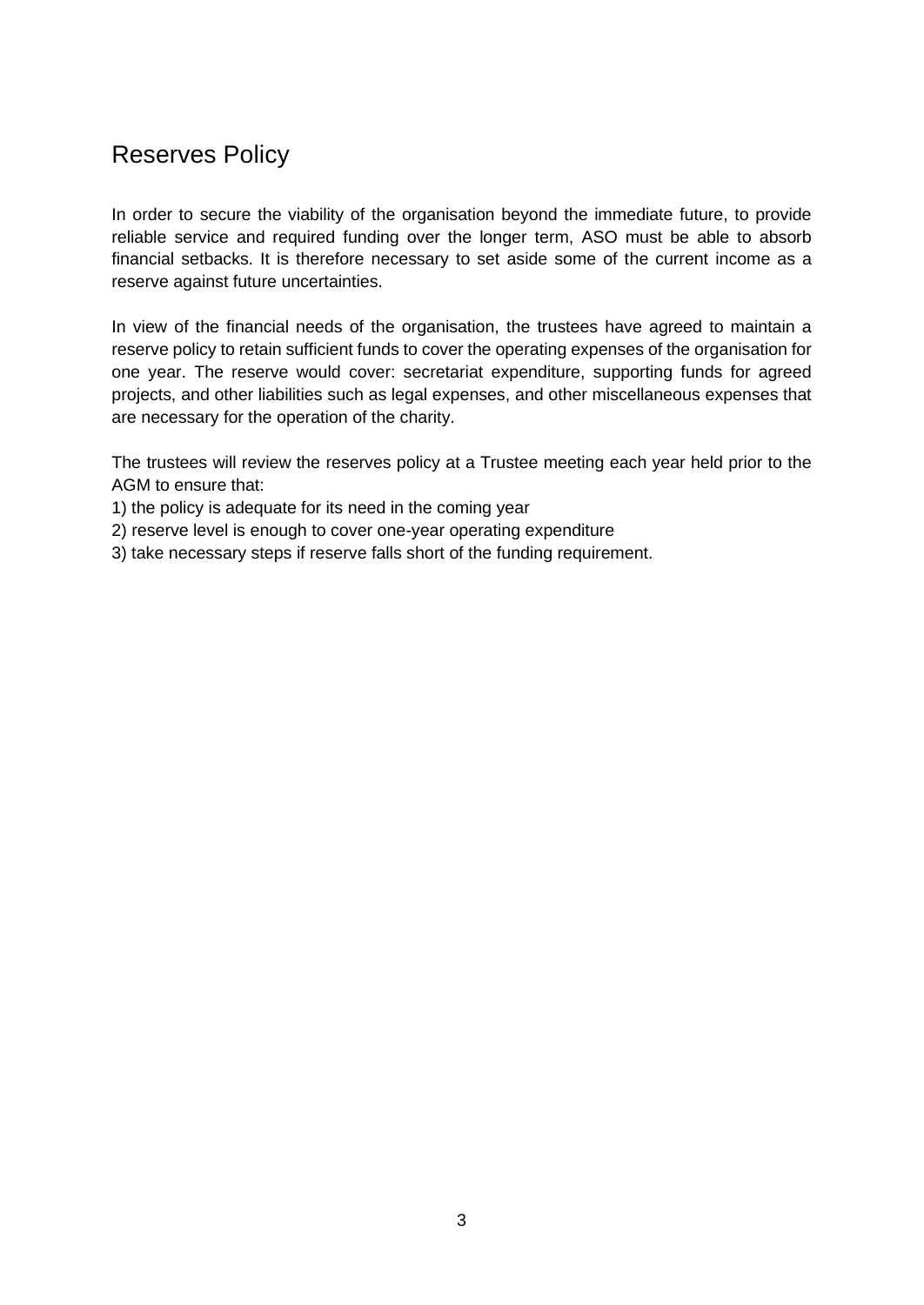# <span id="page-3-0"></span>Financial Controls

#### **1. High level Controls**

- Monthly reconciliation between Xero accounts and bank accounts by the ASO secretariat (Joyce McCleary, book-keeper)
- Twice yearly review of accounts provided to each meeting of the Trustees
- All banking and payments by appropriate and authorised banks and payment processors (PayPal). No cash transactions permitted.

#### **2. Expenditure Controls**

- 2.1 Current Account: Internet and Cheque Banking
	- All transactions reviewed and verified for payment by secretariat
		- Treasurer approval required for all payments over [value]
		- Dual authorisation needed for all transactions.
		- Limit of [£value] set for payments made by secretariat
		- No individual may authorise payment to themselves or to their own organisation
	- Bank mandate (i.e. LCNUK signatories) approved by Trustees:-
		- Mandate signatories
			- Chairman of the ASO
			- Secretary of the ASO
			- Treasurer of the ASO
		- Internet authorisers
			- Chairman of the ASO
			- Secretary of the ASO
			- Treasurer of the ASO
			- Secretariat designated bookkeeper/accountant
			- Secretariat director
	- Any changes to the personnel appointed to one of the signatory positions must be approved by the Trustees via a change to the bank mandate. All new signatures to the bank mandate require a Trustee resolution for acceptance by Unity Bank.
- 2.2 Deposit Accounts
	- Transfers can only be made to and from deposit account and ASO current account
		- Deposit account details
		- Signatories for deposit account
- 2.3 PayPal Account
	- Used only for online transactions membership fees and event registrations.
	- Access to PayPal accounts available only to the Treasurer, book-keeper and database manager. Withdrawals from PayPal account can only be made to ASO current account or ASO deposit account
- 2.4 Expenses
	- Expenses are only payable if submitted on agreed ASO expenses claim form (WEBFORM) and supported by original copy of receipt.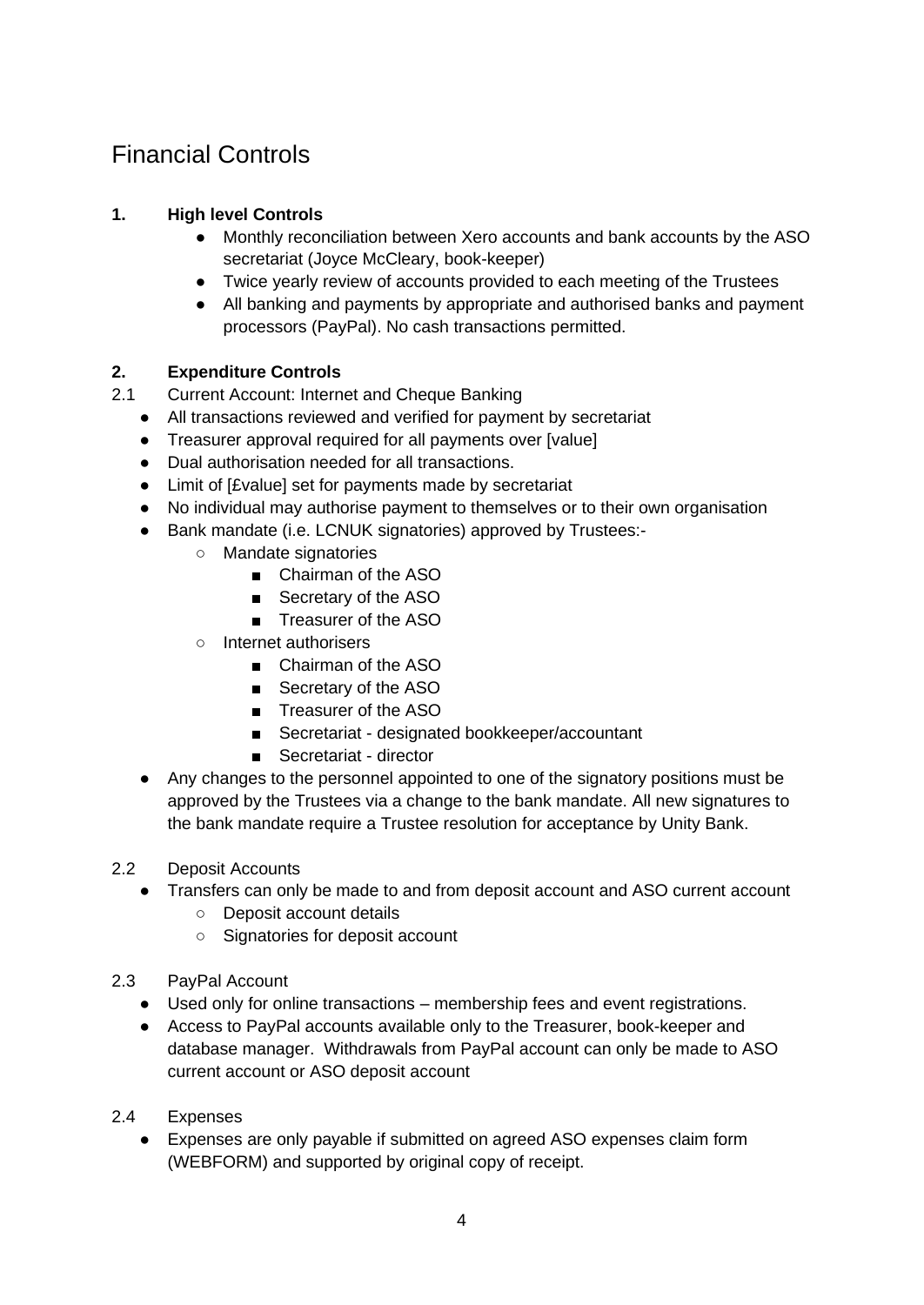- Expenses reimbursed at standard class rates and in line with HMRC recommendations on reimbursement of expenses.
- All reasonable standard class travel costs incurred by the individual will be reimbursed for trustee, committee, and sub-committee meetings. Car travel costs will be reimbursed at a rate of 45p per mile and rail or air fares will be refunded at standard class upon presentation of a valid receipt.
- Expenses for additional items such as accommodation, food and drink expenditure may be claimed in exceptional circumstances at the discretion of the Chair.

#### 2.5 Cheque Signatories

● All cheques must be issued against numbered invoices and/or reconciled statements only. Two signatories are required for each cheque raised.

#### 2.6 Purchase Orders

● All orders for supplies placed must have an accompanying purchase order or an order reference number. The designated secretariat book-keeper must be notified of any orders placed directly with a supplier. Any order over £500 must be approved by the Chair. Any order for capital items must be authorised for purchase by the Chair and Treasurer.

#### **3. Contracts**

- Contracts involving financial expenditure greater than £3k must be entered into in accordance with procurement policy.
- Any contract must be authorised within the approved annual budget for that project or area of work. Any expenditure outside the agreed budget for the project must be authorised by the chair of the committee or chair of the trustees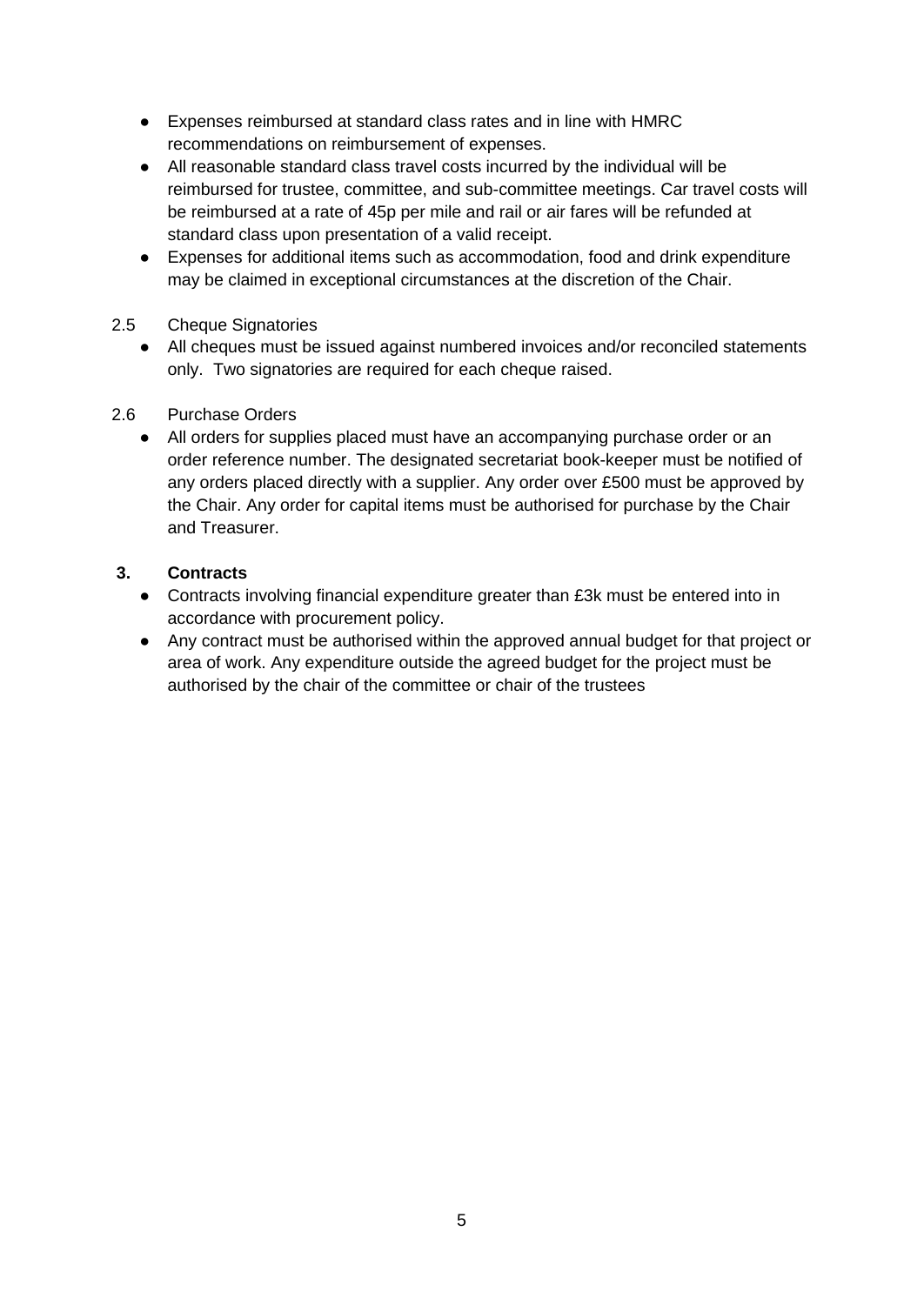# <span id="page-5-0"></span>Procurement Policy

#### **Policy statement**

Procurement means the way that we buy the goods, services and work needed to support the work of the charity. At all stages of procurement, the charity uses procedures that are fair, competitive and auditable and that meet the relevant legislation.

#### **This policy covers:**

- appointment of (non-staff) personnel, such as consultants and contractors
- purchase of all services, goods and equipment
- This policy is based on:
	- principles of non-discrimination, fairness and transparency,
	- the promotion of efficiency and effectiveness, and
	- minimising risk to the charity and our beneficiaries.

#### **Policy:**

Purchases estimated to cost £10,000.00 or more will normally follow a competitive procedure based on invited proposals from a short list of qualified firms. The selection process for suppliers will normally involve the following steps:

- defining the scope, objectives and estimated budget, timescales, including any anticipated follow-on services and determining the selection procedure to be followed (the brief or specification)
- identifying suppliers that are qualified to deliver the required services and preparing a short list of qualified firms / people
- inviting proposals from the short-list
- evaluating and comparing capabilities and proposals and selecting the preferred consultant / supplier
- negotiating a contract with the selected consultant / supplier
- managing the process properly

Some of these steps may be simplified, depending on the value of the contract or services to be performed, for example

For contracts or purchases estimated to cost £3-10k, selection may be made on the basis of an evaluation of short-listed, qualified candidates / suppliers and the rationale for the choice must be recorded.

For contracts or purchases estimated to cost less than £3k, a supplier may be selected directly, without the requirement to prepare a shortlist, and a contract negotiated with the selected consultant.

Short lists shall normally include no less than three and no more than six qualified and experienced consultants (individuals or firms, as the case may be). Ideally the list shall normally comprise at least one qualified consultant from the local area.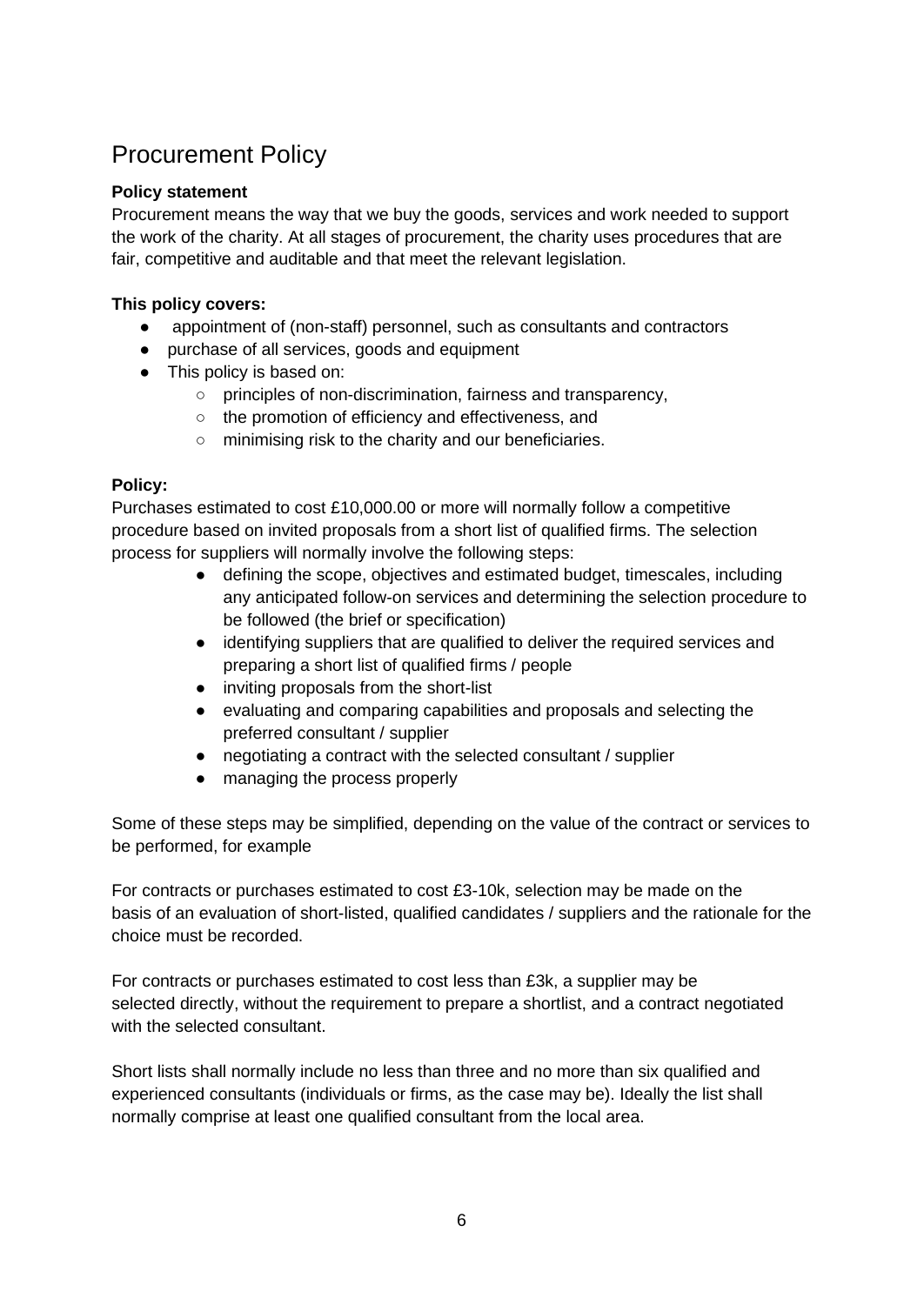#### **Evaluation and Selection:**

When formal proposals are requested from a short list of suppliers, the invitation for proposals must clearly state the criteria for evaluating them. The evaluation of consultants should normally be based only on technical considerations including, but not limited to, experience in similar assignments, local experience and presence, qualifications of key personnel proposed for the assignment, and suitability and quality of the work plan.

For some assignments of a straightforward technical nature, the price of the services must be a consideration but quality and value for money should remain the principal factor in selection. When formal proposals have been requested, the supplier that submits the highest rated proposal should be selected.

In some circumstances it may be necessary or advantageous to engage or continue with a specific consultant where:

- the consultant has unique expertise or experience; or
- the consultant has been or is involved in the early phases of the project such as feasibility or design and it has been determined that continuity is necessary and no advantage would be gained from following competitive procedures; or
- additional services not included in the original contract have, through unforeseen circumstances, become necessary for the performance of the contracted services, on condition that those additional services cannot be technically or economically separated from the original contract without major inconvenience to the contracting authorities or when such services, although separable from the performance of the original contract, are strictly necessary for its completion.

#### **Governance and organizational capability**

In the planning and development of major (capital) projects, it may be necessary to review the organisation's capacity skills and experience in procurement. The Charity should assess the strengths and weaknesses of the Board of Trustees, as well as of staff and volunteers, in this respect.

It may be necessary to set up a dedicated procurement group that has collective responsibility for overseeing the procurement and monitoring its progress and to take into consideration the following:

- being clear about the roles and skills required to oversee a complicated procurement
- being confident you have these skills on the group
- establishing a process for ensures this